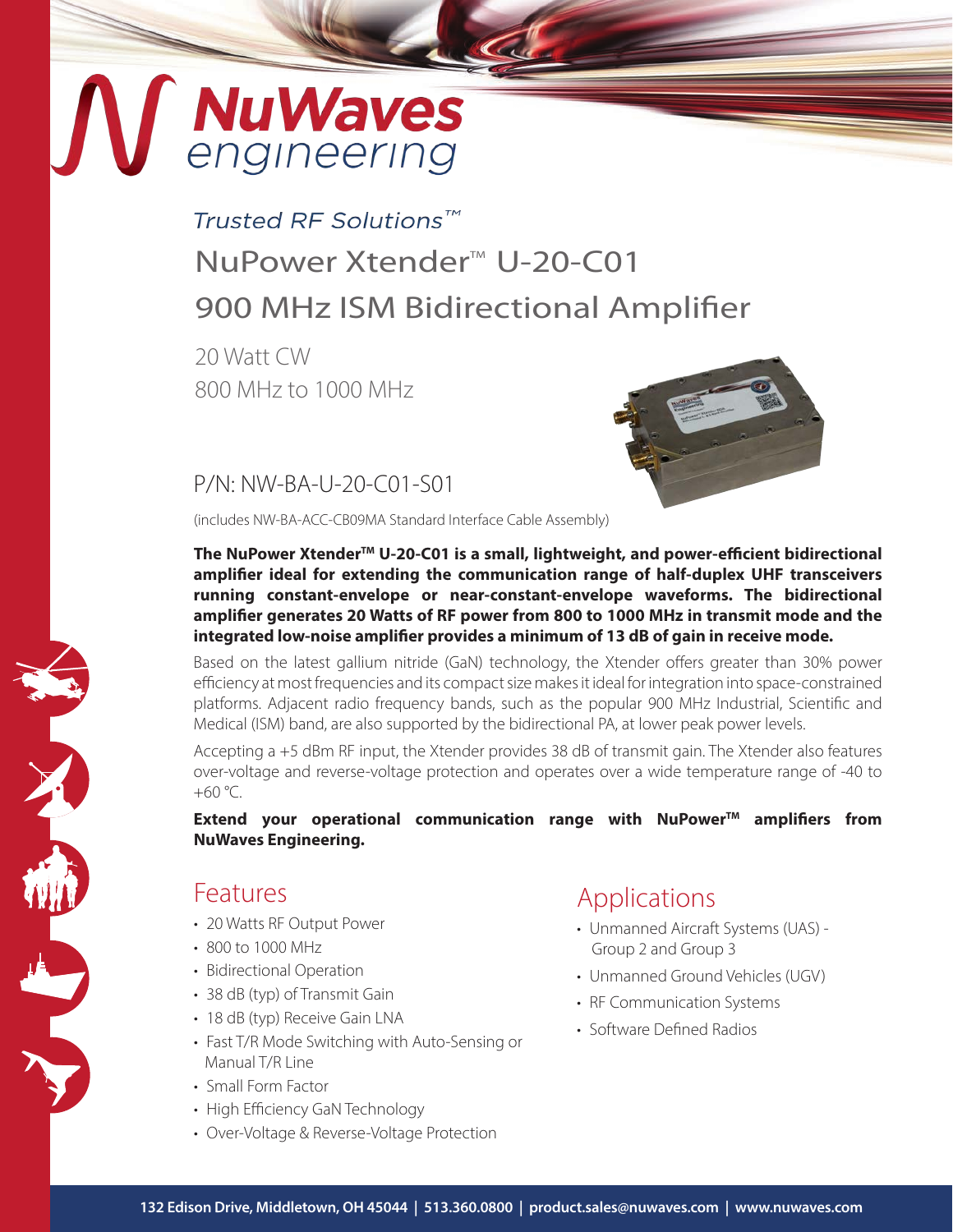## Specifications

## Absolute Maximums

| <b>Parameter</b>                      | <b>Rating</b> | <b>Unit</b> |
|---------------------------------------|---------------|-------------|
| Max Device Voltage                    | 32            |             |
| Max Device Current                    | 35            |             |
| Max RF Input Power, $Z_L = 50 \Omega$ | 10            | dBm         |
| Max Operating Temperature (ambient)   | 60            | °C          |
| Max Operating Temperature (baseplate) | 85            |             |
| Max Storage Temperature               | 85            |             |

| <b>Export Classification</b> |  |  |  |  |
|------------------------------|--|--|--|--|
| FAR99                        |  |  |  |  |

#### Electrical Specifications - Operational @ 28 VDC, 25 °C, Z<sub>S</sub>=Z<sub>L</sub>=50 Ω

| <b>Parameter</b>    | <b>Symbol</b>        | <b>Min</b> | <b>Typ</b>      | <b>Max</b> | <b>Unit</b> | <b>Condition</b>      |
|---------------------|----------------------|------------|-----------------|------------|-------------|-----------------------|
| Operating Frequency | BW                   | 800        |                 | 1000       | MHz         |                       |
| Switching Speed     | TX <sub>ON/OFF</sub> |            | 1.5             |            | U)          | 10% to 90%            |
| Operating Voltage   | VDC                  |            | 28              | 32         |             |                       |
| Operating Current   | Ipp                  |            | 2.4             | 2.7        |             | $CW$ , Pin $= +5$ dBm |
| Module Efficiency   |                      |            | 30 <sup>°</sup> |            | $\%$        | $CW$ , Pin $= +5$ dBm |

## Electrical Specifications - Transmit @ 28 VDC, 25 °C, Z<sub>S</sub>=Z<sub>L</sub>=50 Ω, Conditions at CW, Pin = +5 dBm (unless specified otherwise)

| <b>Parameter</b>              | <b>Symbol</b> | <b>Min</b> | <b>Typ</b> | <b>Max</b> | <b>Unit</b> | <b>Condition</b>              |
|-------------------------------|---------------|------------|------------|------------|-------------|-------------------------------|
| RF Output Power, Linear       | $P_{\perp}$   |            | 2.5        |            | W           | 802.11g, 10 MHz BW, 16 QAM    |
| RF Output Power, Psat         | Psat          |            | 20         |            | W           |                               |
| Transmit Gain                 | G.            |            | 38         |            | dB          |                               |
| Transmit Gain Flatness        | ΔG            |            |            |            | dB          | $CW$ , Pin= $-30$ dBm         |
| 2nd Harmonic                  |               |            | $-13$      |            | dBc         |                               |
| Nominal Input Drive Level     | $P_{IN}$      |            |            |            | dBm         |                               |
| Transmit Current              | Iтх           |            | 2.4        | 2.8        | A           |                               |
| Transmit Output Mismatch VSWR |               |            |            | 10:1       | ψ           | no damage at all phase angles |
| Transmit Input VSWR           |               |            | 3:1        |            |             |                               |

### Electrical Specifications - Receive @ 28 VDC, 25 °C, Z<sub>S</sub>=Z<sub>L</sub>=50 Ω

| <b>Parameter</b>      | <b>Symbol</b> | <b>Min</b> | Typ | <b>Max</b> | <b>Unit</b> | <b>Condition</b> |
|-----------------------|---------------|------------|-----|------------|-------------|------------------|
| Receive P1dB          | P1dB          |            | 14  |            | dBm         |                  |
| Receive Gain          |               | 17.5       | 18  |            | dB          | $Pin = -30$ dBm  |
| Receive Gain Flatness | ΔG            |            |     |            | dB          |                  |
| Receive Current       | <b>IRX</b>    |            | 100 |            | mA          |                  |
| Receive Noise Figure  | ΝF            |            | 1.1 |            | dB          |                  |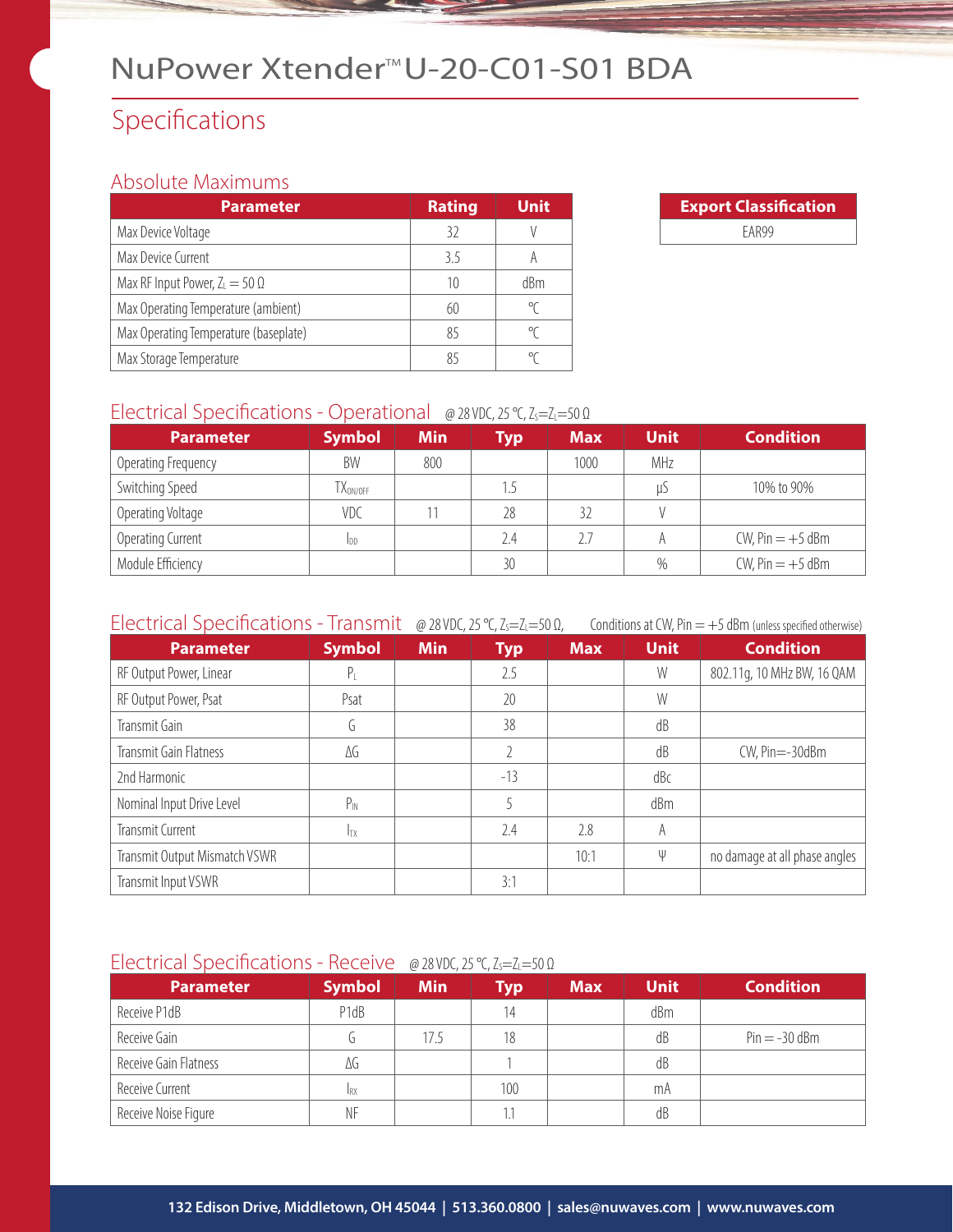## Specifications (cont.)

## Mechanical Specifications

| <b>Parameter</b>            | <b>Value</b>                 | <b>Unit</b> | <b>Limits</b> |
|-----------------------------|------------------------------|-------------|---------------|
| <b>Dimensions</b>           | $3.0 \times 2.0 \times 1.16$ | in          | Max           |
| Weight                      | 5.8                          | 07          | Max           |
| RF Connectors, Input/Output | SMA Female                   |             |               |
| Interface Connector         | Micro-D, 9-pin Socket        |             |               |
| Cooling                     | Adequate Heatsink Required   |             |               |

## Environmental Specifications

| <b>Parameter</b>                                                                                                   | <b>Symbol</b>                                     | <b>Min</b>         | <b>Typ</b>           | <b>Max</b> | <b>Unit</b>         |
|--------------------------------------------------------------------------------------------------------------------|---------------------------------------------------|--------------------|----------------------|------------|---------------------|
| Operating Temperature (ambient)                                                                                    | ĪА                                                | $-40$              |                      | $+60$      | $\sqrt{\ }$         |
| Operating Temperature (baseplate)                                                                                  | Τc                                                | $-40$              |                      | $+85$      | $\circ$             |
| Storage Temperature                                                                                                | $T_{STG}$                                         | $-55$              |                      | $+85$      | $\circ$             |
| Relative Humidity (non-condensing)                                                                                 | RH                                                |                    |                      | 95         | $\%$                |
| Altitude<br>MIL-STD-810F - Method 500.4                                                                            | <b>ALT</b>                                        |                    |                      | 30,000     | ft                  |
| Vibration / Shock Profile<br>(Random profile in x,y, z axis, as per Figure for<br>15 minute duration in each axis) | Spectral<br>Density, g <sup>2</sup> /Hz<br>Power: | +3 dB/octave<br>20 | $0.04$ $g$ /Hz<br>80 | 350        | 3 dB/octave<br>2000 |
|                                                                                                                    |                                                   |                    | <b>Frequency, Hz</b> |            |                     |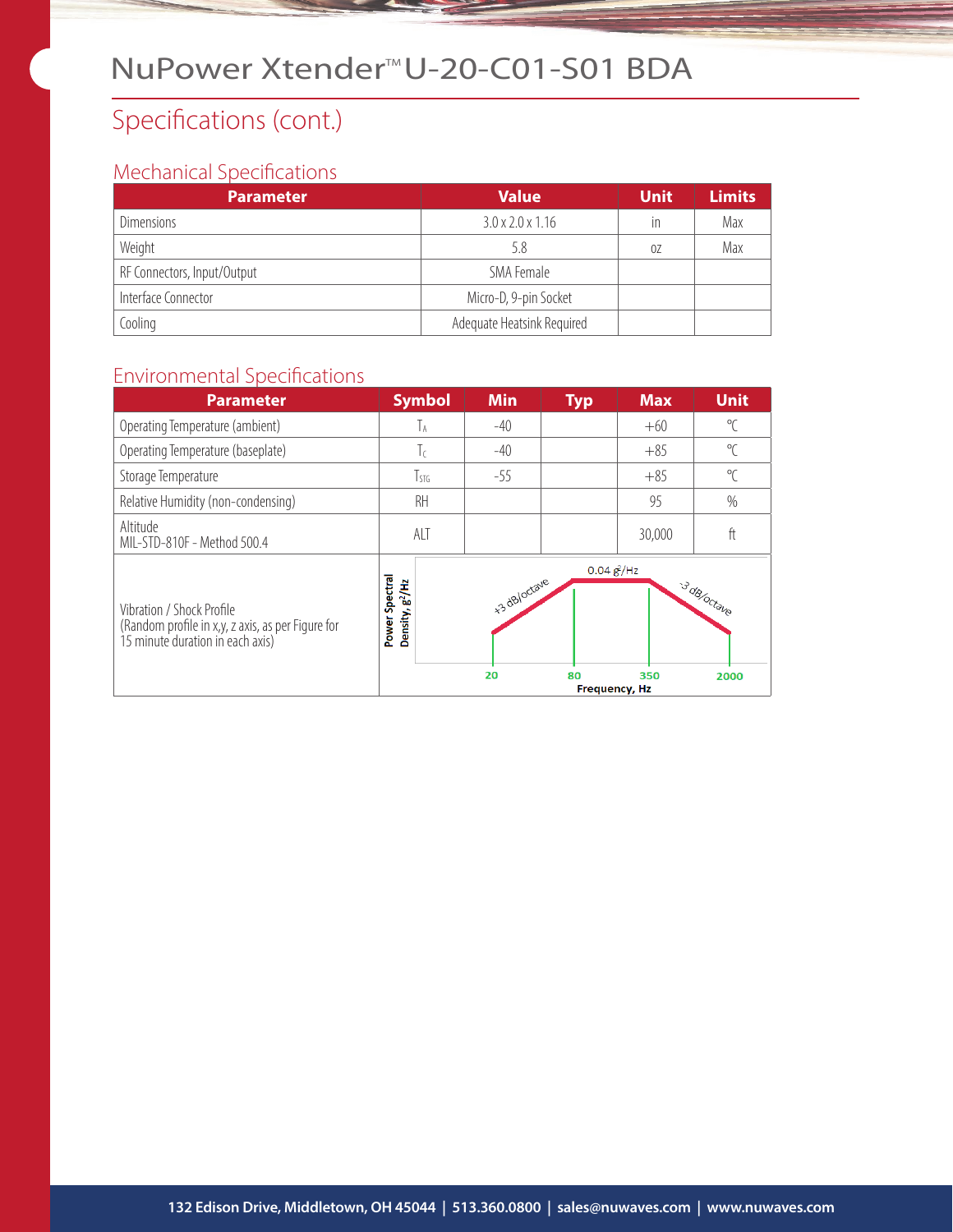## Performance Plots (cont.)

Test Conditions:  $+28$  VDC,  $+25$  °C,  $Z_s = Z_L = 50$   $\Omega$ 





#### Output Power @ 5dBm Input









P1dB & P3dB



#### Receive Gain @ -30 dBm Input



#### VSWR Harmonics (@ Psat)



#### Noise Figure vs. Frequency **Noise Figure vs. Input Power**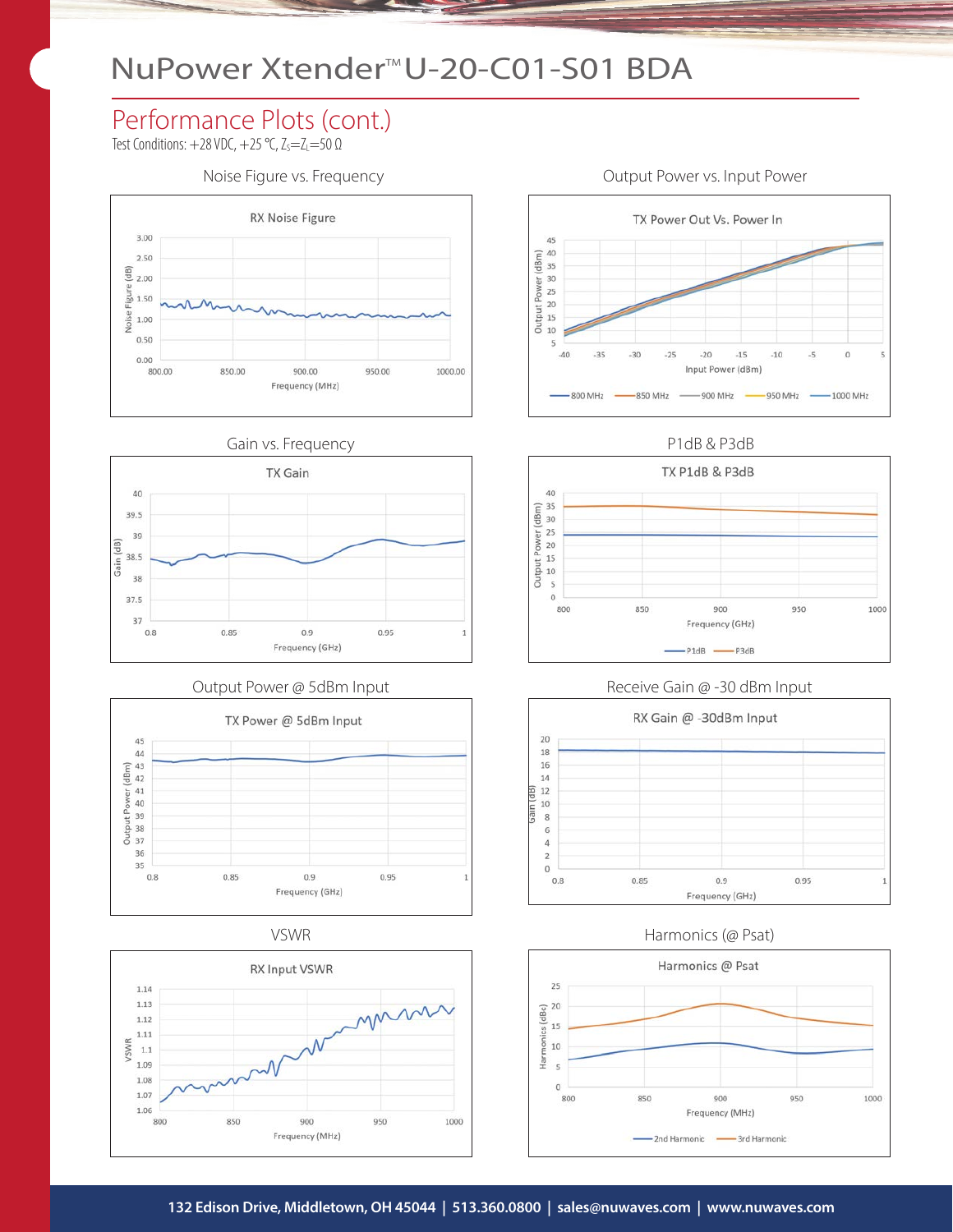## Performance Plots (cont.)

Test Conditions:  $+28$  VDC,  $+25$  °C,  $Z_s = Z_L = 50 \Omega$ 

EVM Vs. Input Power (16-QAM 2Msps) EVM Vs. Output Power (16-QAM 2Msps)





#### EVM Vs. Input Power (QPSK 2Msps)





#### EVM Vs. Output Power (32-QAM 2Msps)



#### EVM Vs. Output Power (QPSK 2Msps)